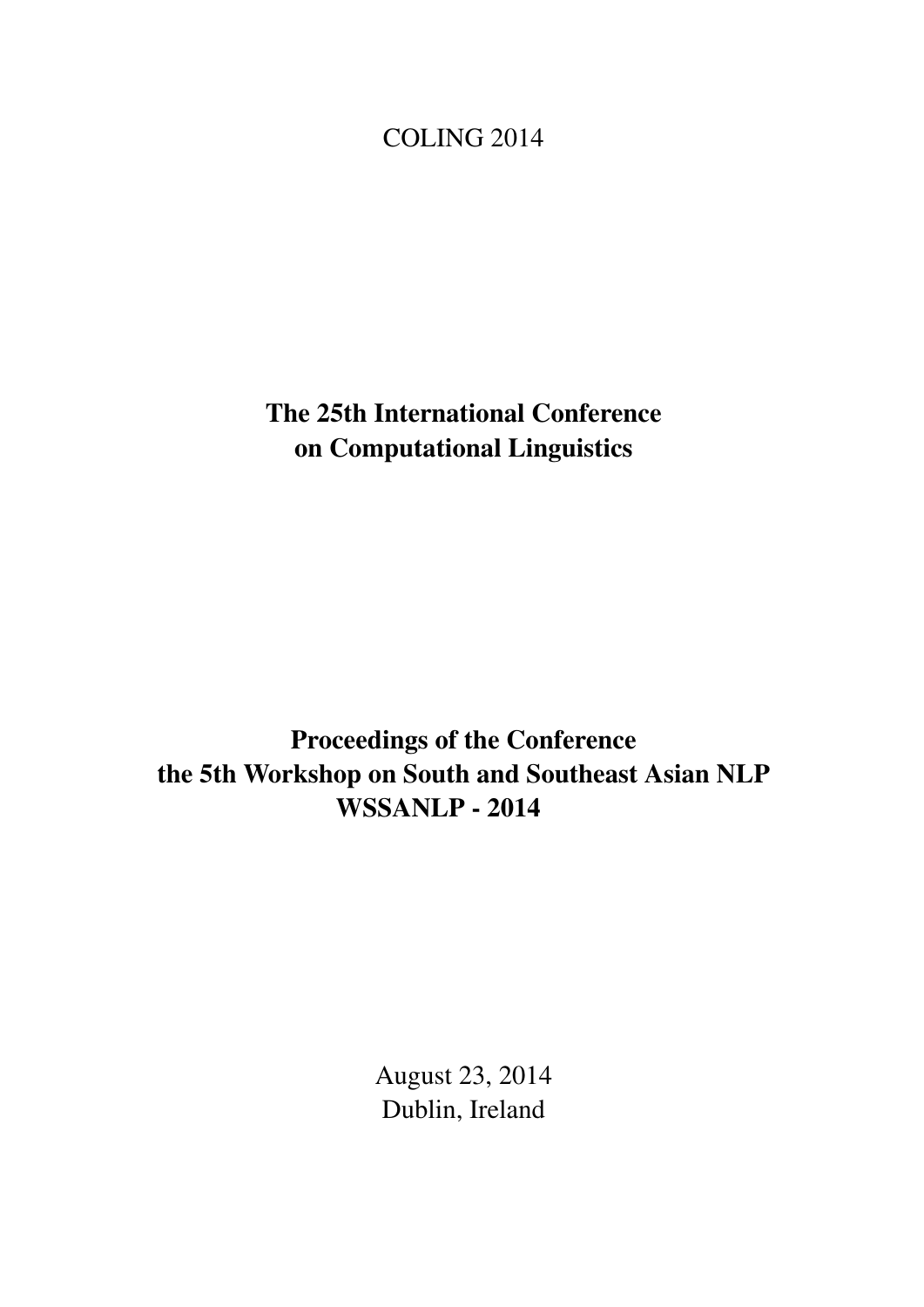c 2014 The Authors The papers in this volume are licensed by the authors under a Creative Commons Attribution 4.0 International License.

ISBN 978-1-873769-41-6

Proceedings of the Fifth Workshop on South and Southeast Asian Natural Language Processing Christian Boitet and M.G. Abbas Malik (eds.)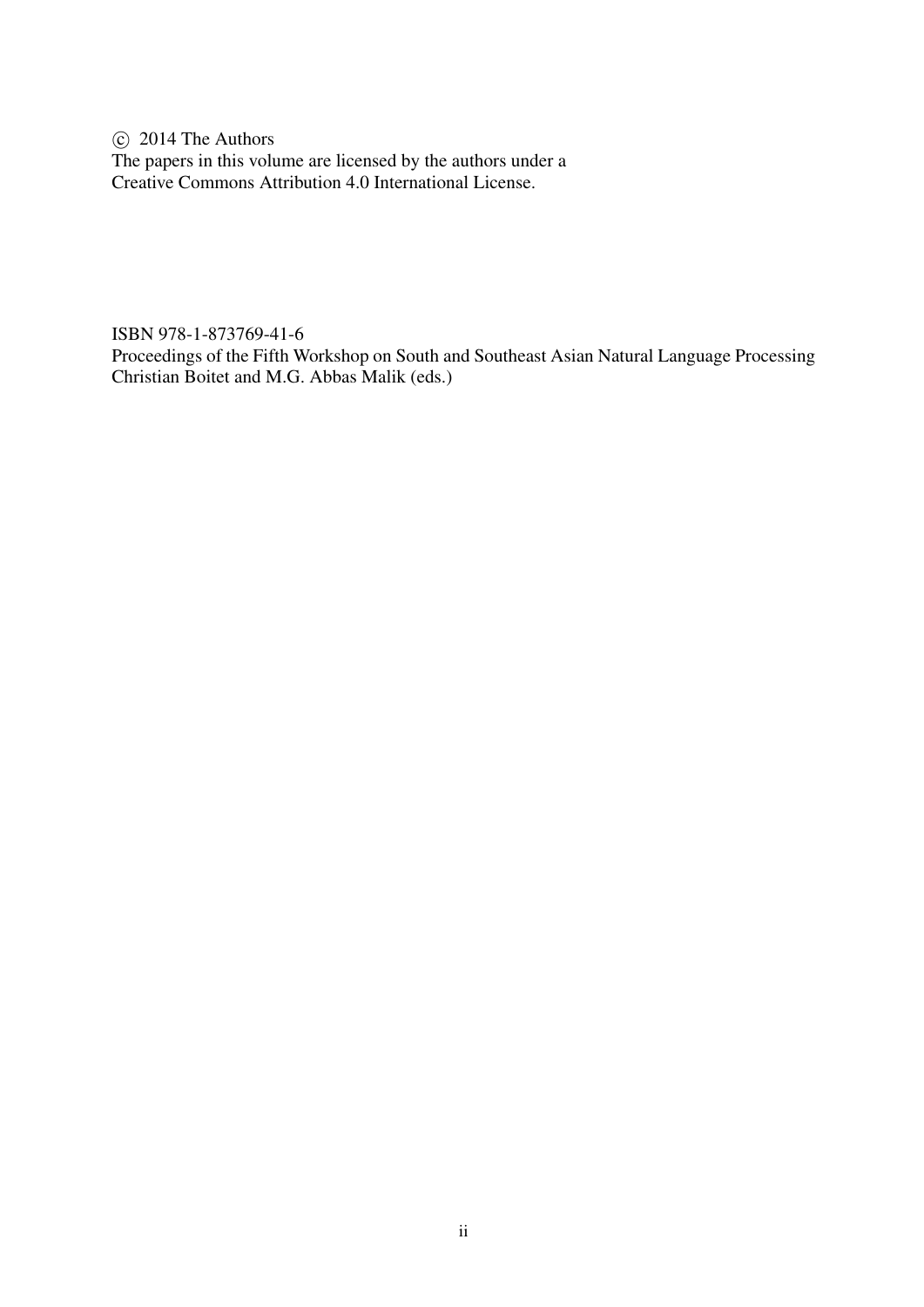## Preface

Welcome to the 5th Workshop on South and Southeast Asian Natural Language Processing (WSSANLP - 2014), a collocated event at the 25th International Conference on Computational Linguistics (COLING 2014) , 23 - 29 August, 2014.

South and Southeast Asia comprise of the countries, Afghanistan, Bangladesh, Bhutan, India, Maldives, Nepal, Pakistan and Sri Lanka. Southeast Asia, on the other hand, consists of Brunei, Burma, Cambodia, East Timor, Indonesia, Laos, Malaysia, Philippines, Singapore, Thailand and Vietnam.

This area is the home to thousands of languages that belong to different language families like Indo-Aryan, Indo-Iranian, Dravidian, Sino-Tibetan, Austro-Asiatic, Kradai, Hmong-Mien, etc. In terms of population, South Asian and Southeast Asia represent 35 percent of the total population of the world which means as much as 2.5 billion speakers. Some of the languages of these regions have a large number of native speakers: Hindi (5th largest according to number of its native speakers), Bengali (6th), Punjabi (12th), Tamil(18th), Urdu (20th), etc.

As internet and electronic devices including PCs and hand held devices including mobile phones have spread far and wide in the region, it has become imperative to develop language technology for these languages. It is important for economic development as well as for social and individual progress.

A characteristic of these languages is that they are under-resourced. The words of these languages show rich variations in morphology. Moreover they are often heavily agglutinated and synthetic, making segmentation an important issue. The intellectual motivation for this workshop comes from the need to explore ways of harnessing the morphology of these languages for higher level processing. The task of morphology, however, in South and Southeast Asian Languages is intimately linked with segmentation for these languages.

The goal of WSSANLP is:

• Providing a platform to linguistic and NLP communities for sharing and discussing ideas and work on South and Southeast Asian languages and combining efforts.

• Development of useful and high quality computational resources for under resourced South and Southeast Asian languages.

We are delighted to present to you this volume of proceedings of the 5th Workshop on South and Southeast Asian Natural Language Processing. We have received total 18 submission in the categories of long paper and short paper. On the basis of our review process, we have competitively selected 7 long (regular) papers for oral presentations and 7 short papers for poster presentations.

We look forward to an invigorating workshop.

## Christian Boitet (Chair WSSANLP-2014),

University of Grenoble I, France

### M.G. Abbas Malik (Co-Chair WSSANLP-2014),

Faculty of Computing and Information Technology (North Jeddah Branch), King Abdulaziz University, Saudi Arabia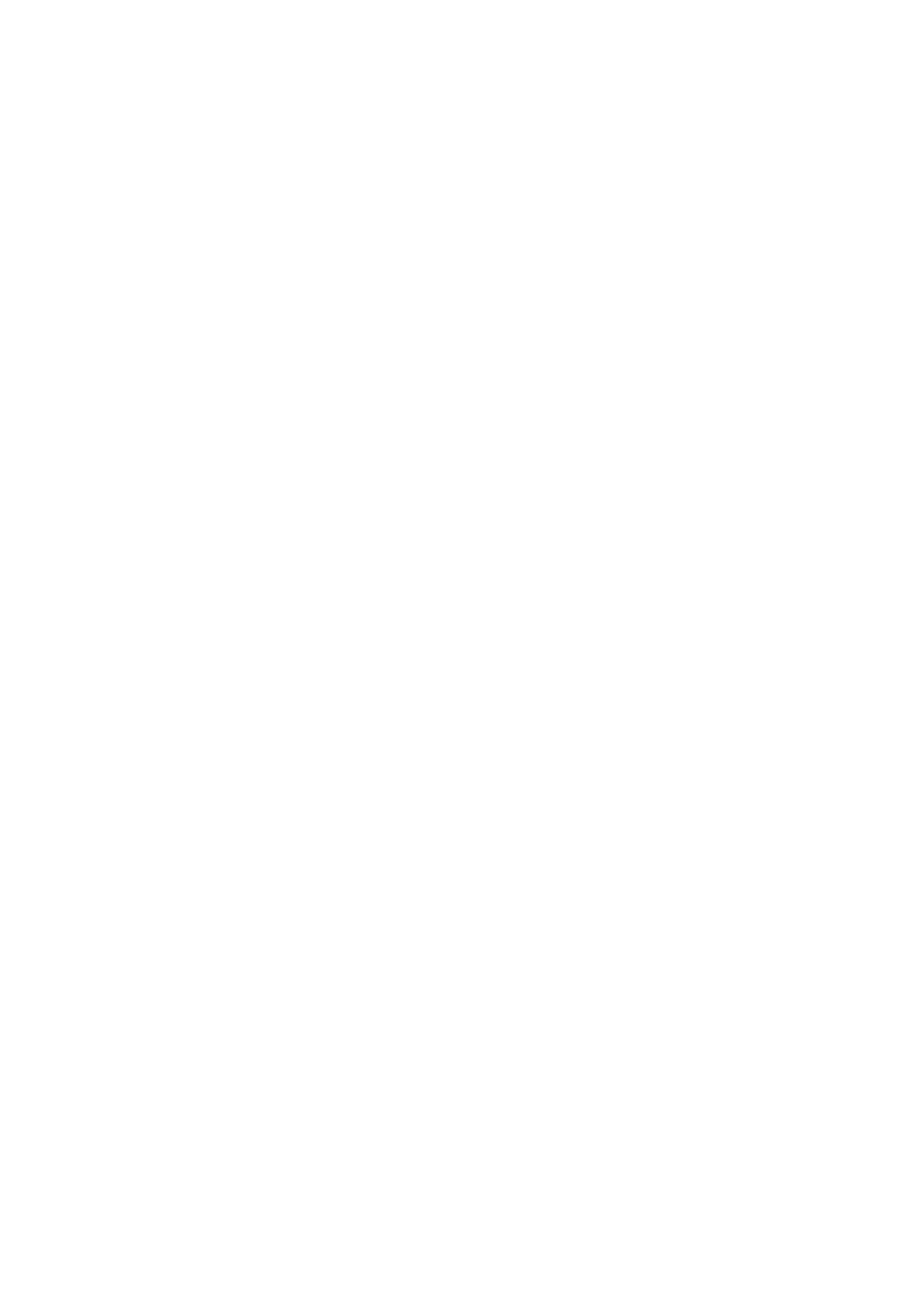### The Fifth Workshop on South and Southeast Asian Natural Language processing WSSANLP-2014

## WSSANLP Organizers

#### Workshop Chair

Christian Boitet, University of Grenoble I, France

#### Workshop Co-Chairs

M. G. Abbas Malik, King Abdulaziz University, Saudi Arabia

#### Organizing Committee

Amitava Das, University of North Texas, USA Sadaf Abdul Rauf, Fatima Jinnah Women University, Pakistan

### WSSANLP Invited Speaker

Vincent Berment, INaLCO, Paris, France (Lecturer) LIG/GÉTALP, Grenoble, France (Associated Researcher) Taranis Software, Paris, France (Director)

## Program Committee

Sadaf Abdul Rauf, Fatima Jinnah Women University, Pakistan Naveed Afzal, King Abdulaziz University, Saudi Arabia Aasim Ali, University of the Punjab, Pakistan M. Waqas Anwar, COMSATS Institute of Information Technology, Pakistan Bal Krishna Bal, Kathmandu University, Nepal Sivaji Bandyopadhyay, Jadavpur University, India Vincent Berment, GETALP-LIG / INALCO, France Laurent Besacier, GETALP-LIG, Université de Grenoble, France Pushpak Bhattacharyya, IIT Bombay, India Hervé Blanchon, GETALP-LIG, Université de Grenoble, France Christian Boitet, GETALP-LIG, Université de Grenoble, France Erik Cambria, National University of Singapore, Singapore Eric Castelli, International Research Center MICA, Vietnam Sandipan Dandapat, IIT Guwahati, India Amitava Das, University of North Texas, USA Alexander Gelbukh, Center for Computing Research, CIC, Mexico Choochart Haruechaiyasak, NECTEC, Thailand Sarmad Hussain, Al-Khawarizmi Institute of Computer Science, University of Engineering and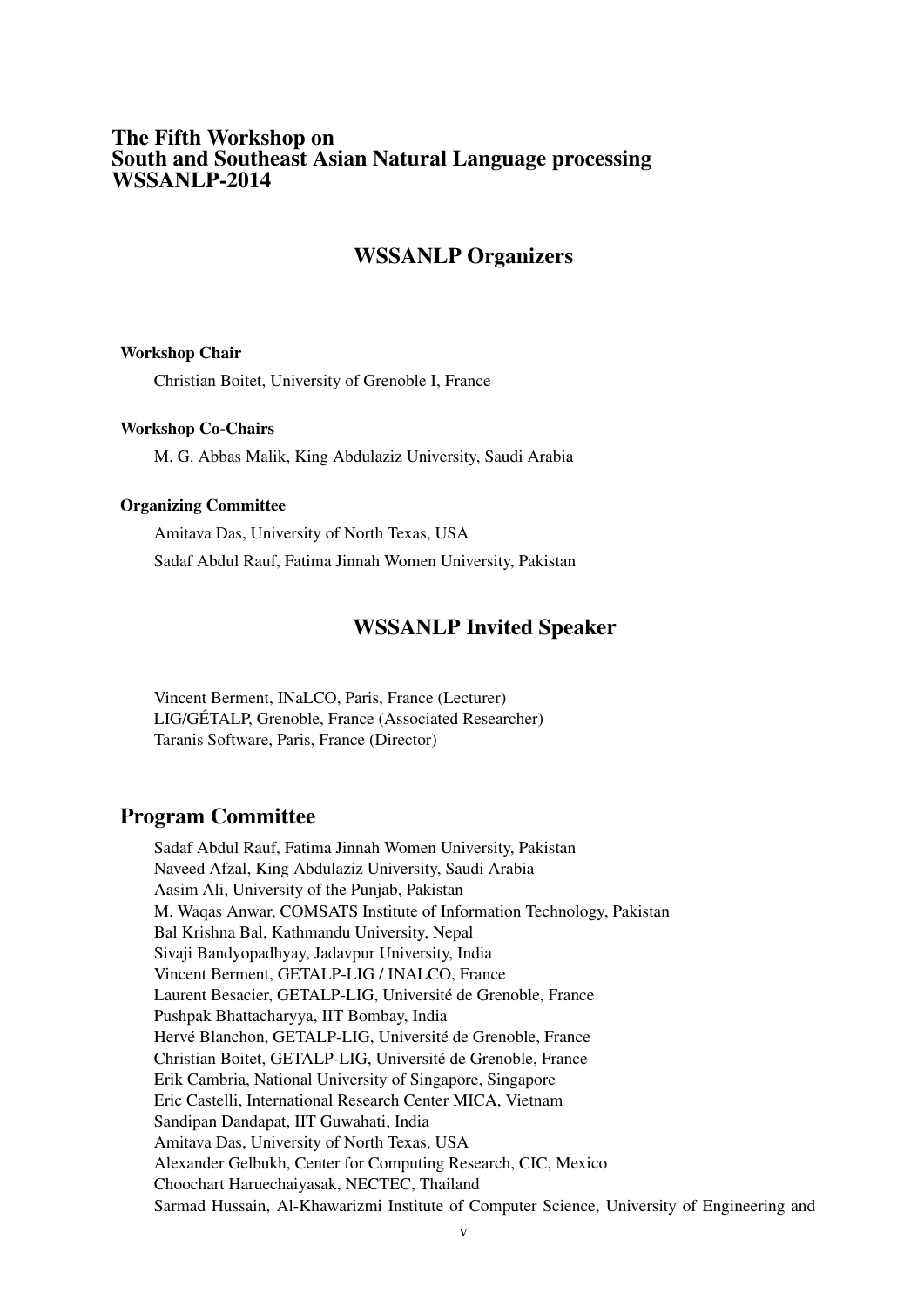Technology, Pakistan Aravind K. Joshi, University of Pennsylvania, USA Abid Khan, University of Peshawar, Pakistan Malhar Kulkarni, Indian Institute of Technology Bombay, India Amba Kulkarni, Department of Sanskrit Studies, University of Hyderabad, India A. Kumaran, Microsoft Research, India Gurpreet Singh Lehal, Punjabi University, Patiala, India M. G. Abbas Malik, King Abdulaziz University, Saudi Arabia Bali Ranaivo-Malançon, University Malaysia Sarawak, Malaysia Fuji Ren, University of Tokushima, Japan Hammam Riza, Agency for the Assessment and Application of Technology (BPPT), Indonesia Paolo Rosso, Universitat Politècnica de València, Spain Huda Sarfraz, Beacon house National University, Pakistan Dipti Mishra Sharma, IIIT Hyderabad, India Sunil Sivadas, Institute for Infocomm Research, Singapore L. Sobha, AU-KBC Research Centre, India Virach Sornlertlamvanich, TCL, National Institute of Information and Communication Technology, Thailand Sriram Venkatapathy, Xerox Research Center Europe, France Eric Wehrli, University of Geneva, Switzerland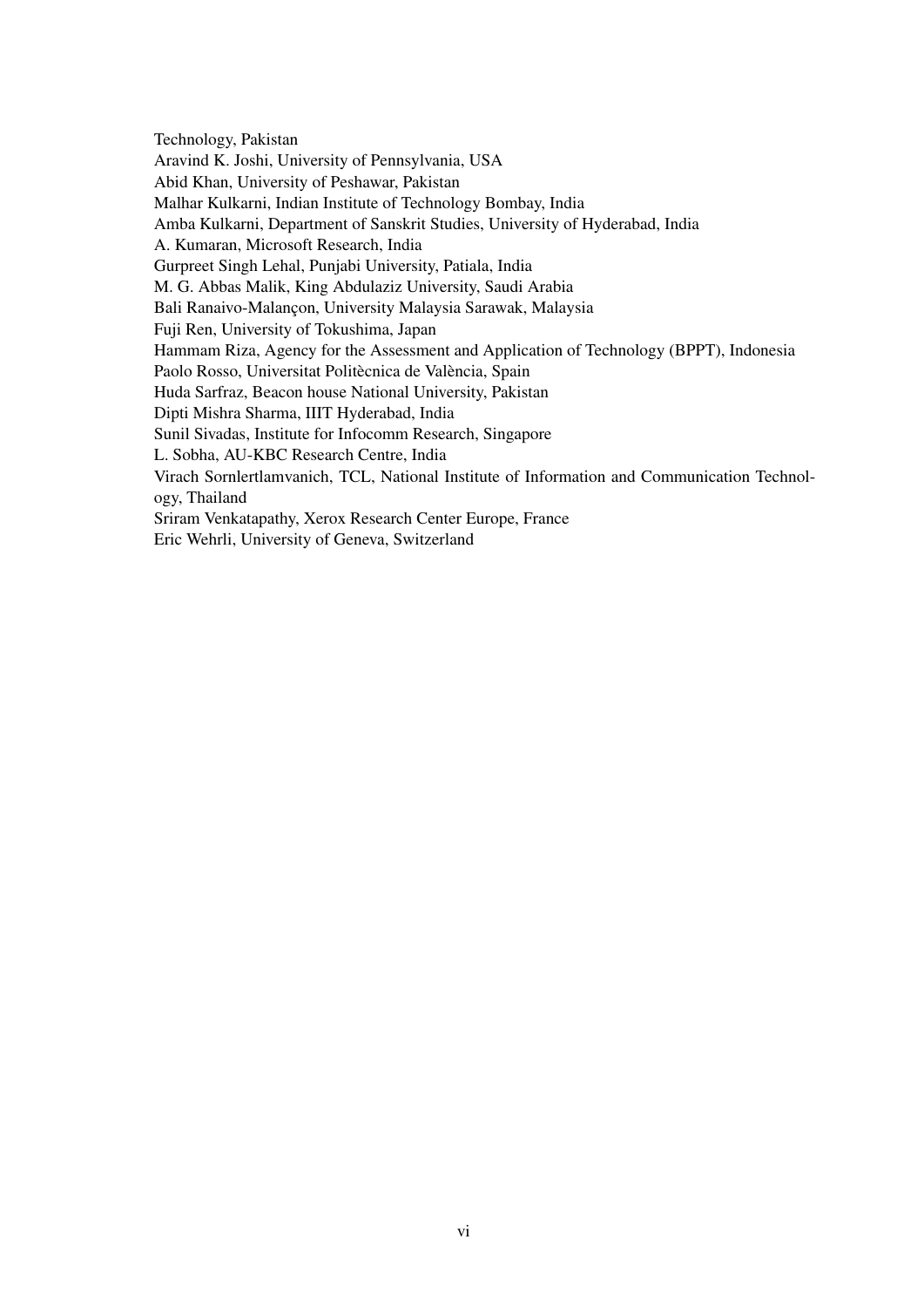# Table of Contents

| Towards Identifying Hindi/Urdu Noun Templates in Support of a Large-Scale LFG Grammar                                                                                                                                      |
|----------------------------------------------------------------------------------------------------------------------------------------------------------------------------------------------------------------------------|
| Konkanverter - A Finite State Transducer based Statistical Machine Transliteration Engine for Konkani<br>Language                                                                                                          |
| Integrating Dictionaries into an Unsupervised Model for Myanmar Word Segmentation                                                                                                                                          |
| A Framework for Learning Morphology using Suffix Association Matrix                                                                                                                                                        |
| English to Urdu Statistical Machine Translation: Establishing a Baseline                                                                                                                                                   |
| A hybrid approach for automatic clause boundary identification in Hindi                                                                                                                                                    |
| RBMT as an alternative to SMT for under-resourced languages                                                                                                                                                                |
| Developing an interlingual translation lexicon using WordNets and Grammatical Framework                                                                                                                                    |
| A Dictionary Data Processing Environment and Its Application in Algorithmic Processing of Pali Dic-<br>tionary Data for Future NLP Tasks                                                                                   |
| <b>Constituent structure representation of Pashto Endoclitics</b>                                                                                                                                                          |
| Real Time Early-stage Influenza Detection with Emotion Factors from Sina Microblog                                                                                                                                         |
| Building English-Vietnamese Named Entity Corpus with Aligned Bilingual News Articles                                                                                                                                       |
| Character-Cluster-Based Segmentation using Monolingual and Bilingual Information for Statistical Ma-<br>chine Translation<br>Vipas Sutantayawalee, Peerachet Porkeaw, Thepchai Supnithi, Prachya Boonkwan and Sitthaa Pha- |
| A rule based approach for automatic clause boundary detection and classification in Hindi                                                                                                                                  |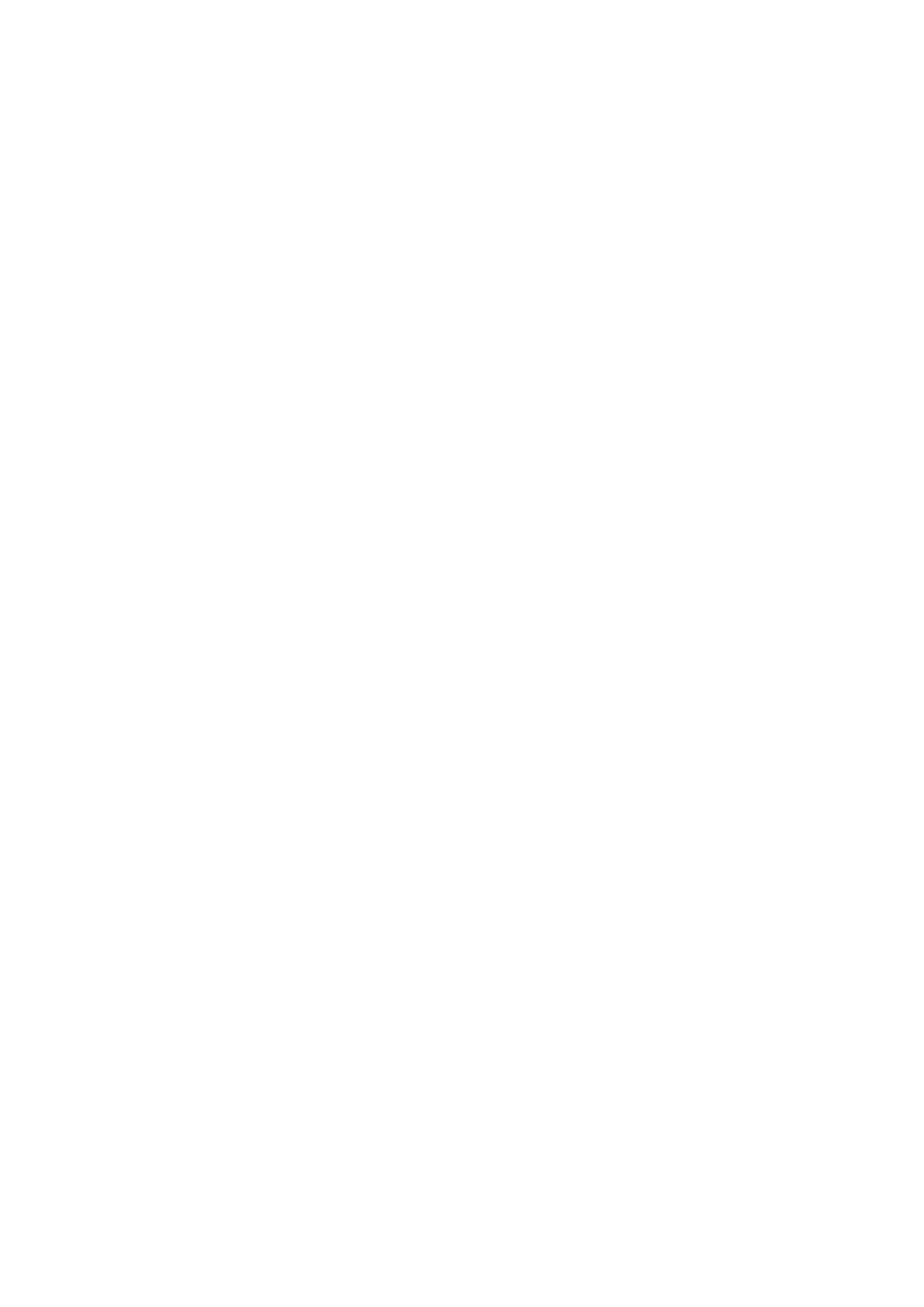# WSSANLP 2014 Program

| Saturday August 23, 2014 |                                                                                                                                                            |
|--------------------------|------------------------------------------------------------------------------------------------------------------------------------------------------------|
|                          | $(8:45 - 9:00)$ Openning Session                                                                                                                           |
|                          | (9:00 - 10:15) Invited Talk                                                                                                                                |
| $^{+}$                   | by Vincent Berment                                                                                                                                         |
|                          | $(10:15 - 10:45)$ Coffee Break                                                                                                                             |
|                          | Session Regular Papers 1: (10:45 - 12:30) WSSANLP Session 1                                                                                                |
| 10:45                    | Towards Identifying Hindi/Urdu Noun Templates in Support of a Large-Scale LFG<br><b>Grammar</b><br>Sebastian Sulger and Ashwini Vaidya                     |
| 11:10                    | Konkanverter - A Finite State Transducer based Statistical Machine Transliteration<br>Engine for Konkani Language<br>Vinodh Rajan                          |
| 11:35                    | Integrating Dictionaries into an Unsupervised Model for Myanmar Word Segmen-<br>tation<br>Ye Kyaw Thu, Andrew Finch, Eichiro SUMITA and Yoshinori Sagisaka |
| 12:00                    | A Framework for Learning Morphology using Suffix Association Matrix<br>Shilpa Desai, Jyoti Pawar and Pushpak Bhattacharyya                                 |

(12:30 - 14:00) Lunch break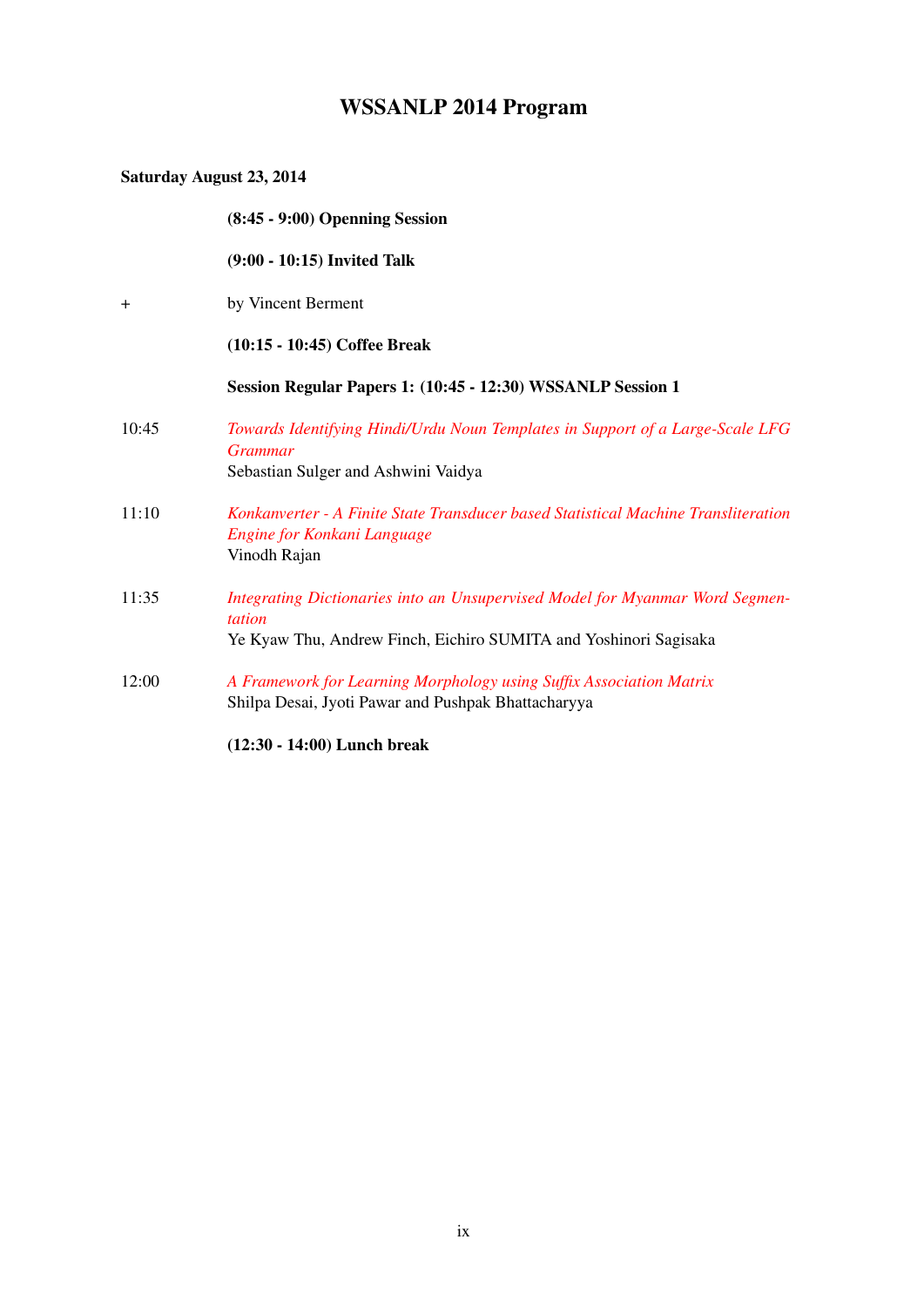#### Saturday August 23, 2014 (continued)

#### Session Short Papers: (14:00 - 15:15) WSSANLP Session 2

*[English to Urdu Statistical Machine Translation: Establishing a Baseline](#page-0-0)* Bushra Jawaid, Amir Kamran and Ondrej Bojar

*[A hybrid approach for automatic clause boundary identification in Hindi](#page-0-0)* Rahul Sharma and Soma Paul

*[RBMT as an alternative to SMT for under-resourced languages](#page-0-0)* Guillaume de Malézieux, Amélie Bosc and Vincent Berment

*[Developing an interlingual translation lexicon using WordNets and Grammatical Frame](#page-0-0)[work](#page-0-0)*

Shafqat Mumtaz Virk, K.V.S Prasad, Aarne Ranta and Krasimir Angelov

*[A Dictionary Data Processing Environment and Its Application in Algorithmic Processing](#page-0-0) [of Pali Dictionary Data for Future NLP Tasks](#page-0-0)* Jürgen Knauth and David Alfter

*[Constituent structure representation of Pashto Endoclitics](#page-0-0)* Azizud Din, Bali Ranaivo-Malançon and M. G. Abbas Malik

*[Real Time Early-stage Influenza Detection with Emotion Factors from Sina Microblog](#page-0-0)* Xiao Sun, Jiaqi Ye and Fuji Ren

(15:15 - 15:45) Coffee Break

Session Regular Papers 2: (15:45 - 17:00) WSSANLP Session 3

- 15:45 *[Building English-Vietnamese Named Entity Corpus with Aligned Bilingual News Articles](#page-0-0)* Quoc Hung Ngo, Dinh Dien and Werner Winiwarter
- 16:10 *[Character-Cluster-Based Segmentation using Monolingual and Bilingual Information for](#page-0-0) [Statistical Machine Translation](#page-0-0)* Vipas Sutantayawalee, Peerachet Porkeaw, Thepchai Supnithi, Prachya Boonkwan and Sitthaa Phaholphinyo
- 16:35 *[A rule based approach for automatic clause boundary detection and classification in Hindi](#page-0-0)* Rahul Sharma